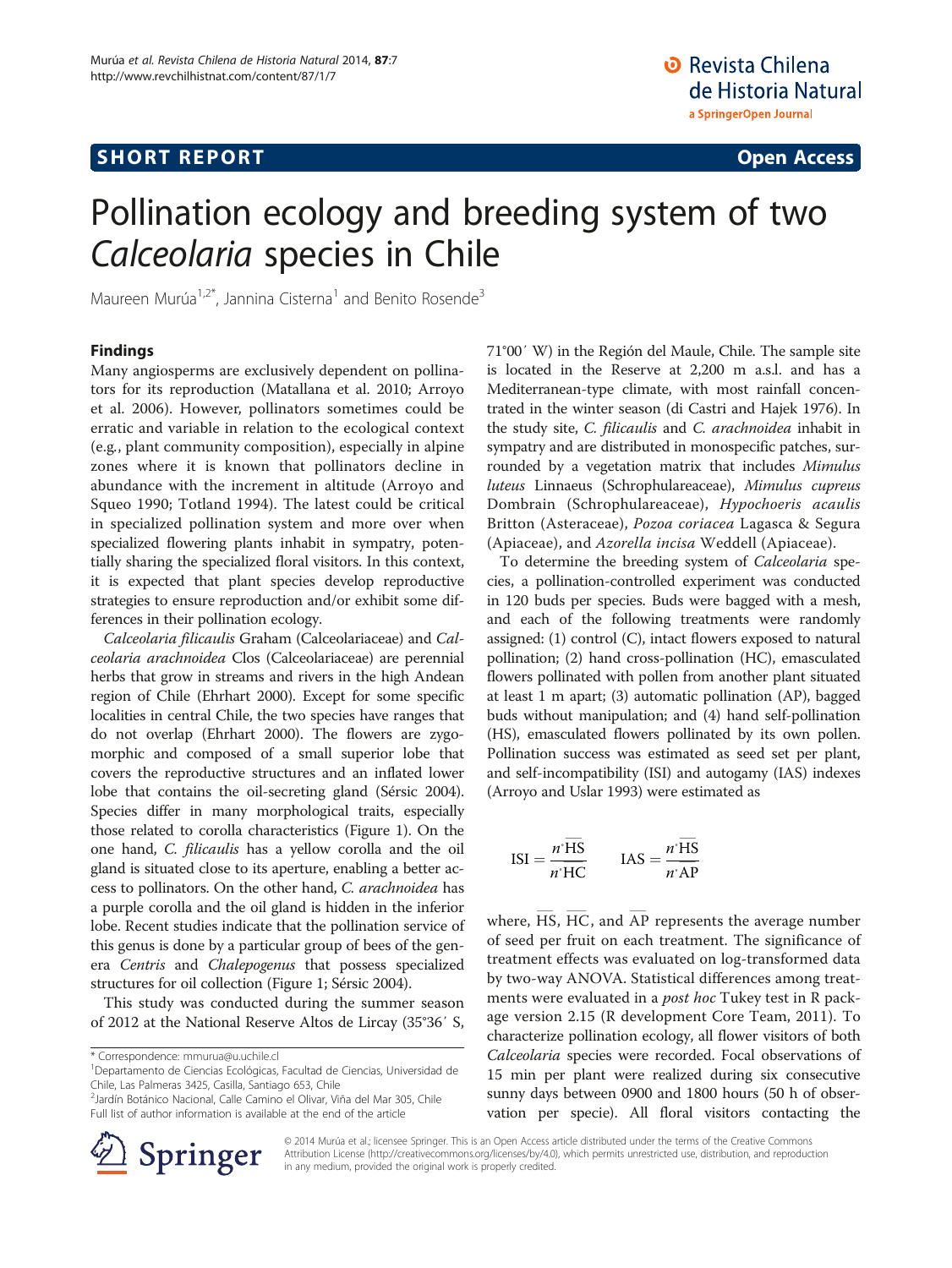<span id="page-1-0"></span>

reproductive structures of the flowers were captured and taken to the laboratory for taxonomic identification.

The results of the pollination experiment showed that no seeds were produced in the absence of pollinators. The comparison between treatments revealed that there was a significant effect of treatments on seed production for both Calceolaria species (C. filicaulis:  $F_{2,66} = 4.85$ ,  $P = 0.01$ ; C. arachnoidea:  $F_{2.82} = 28.34$ ,  $P < 0.0001$ ). Tukey's post hoc comparison showed that for both species, HS produced less seed compared to HC (C. filicaulis:  $P = 0.01$ ; C. arachnoidea:  $P < 0.0001$ ). However, the comparison between natural and supplementary pollination treatments showed different results. In C. filicaulis, neither HS ( $P = 0.15$ ) nor HC ( $P = 0.27$ ) showed significant differences with control conditions, while in C. arachnoidea, natural pollination produced more seeds per fruit than HS and HC treatments  $(P < 0.0001)$ . Finally, the controlled hand pollination indicated that *C. filicaulis* is allogamous  $(IAS = 0)$  and self-incompatible  $(ISI = 0.14)$ , whereas C. *arachnoidea* is partially autogamous  $(IAS = 0.21)$  and selfcompatible  $(ISI = 0.22)$ . Pollinator assemblages of both Calceolaria species were totally composed of hymenopterans. However, Calceolaria species differ in terms of the number of species responsible for pollination (Table 1). For C. arachnoidea, the pollinator assemblage was composed of four species, while for *C. filicaulis*, just two species were responsible for all pollination service. The overall visit rate (mean  $\pm$  SE) was lower for *C. arachnoidea* (0.09  $\pm$  0.07) than for *C. filicaulis* (0.17  $\pm$  0.12). Nonetheless, the identity of the principal pollinator was different in both species. For *C. arachnoidea*, the principal pollinator was Centris nigerrima Spinola (Apidae) (86% of total

| Table 1 Floral visitors of each studied Calceolaria species |  |
|-------------------------------------------------------------|--|
|-------------------------------------------------------------|--|

| Plant<br>species | <b>Pollinators</b>               | <b>Visitation rate</b>                         | Proportion<br>of visits |
|------------------|----------------------------------|------------------------------------------------|-------------------------|
|                  |                                  | (Visits flower <sup>-1</sup> h <sup>-1</sup> ) |                         |
| C. filicaulis    | Chalepogenus<br>caeruleus        | $0.29 + 0.07$                                  | 0.831                   |
|                  | <b>Bombus terrestris</b>         | $0.06 + 0.03$                                  | 0.169                   |
|                  | C. arachnoidea Centris nigerrima | $0.30 + 0.04$                                  | 0.872                   |
|                  | <b>Bombus terrestris</b>         | $0.04 + 0.20$                                  | 0.121                   |
|                  | Chalepogenus sp. 1               | $0.002 + 0.002$                                | 0.006                   |
|                  | Megachile semirufa               | $0.001 + 0.001$                                | 0.001                   |

Pollinator identity, mean visitation rate (±S.E.), and proportion of visits per insect species.

visits) and for C. filicaulis was Chalepogenus caeruleus Friese (Apidae), representing 82% of total visits.

In general, our results showed that Calceolaria species are highly dependent on pollinator for reproduction; however, they are able to self-fertilize and showed differences in their reproductive strategies. C. filicaulis is allogamous and self-incompatible, whereas C. arachnoidea is partially autogamous and present an incomplete selfcompatibility. The latest seems to be frequent in flowering plants, in particular in specialized pollination systems (Perez et al. [2009](#page-2-0)), where the evolution of mixed mating strategies has evolved as stable strategy to deal with variable pollinator environments (see review in Goodwillie et al. [2005\)](#page-2-0). In addition, both Calceolaria species were mainly visited by oil-collecting bees, but they differ in their principal pollinator. Globally, this finding suggest that *Calceolaria* and their oil-collecting bees could represent a highly specialized system, where plant species develop different reproductive strategies possibly in response to their ecological context. The latest could be explained by the frequency, consistency, and efficiency of their pollinators, which are known to decrease with the increase of elevation (Arroyo et al. [1985](#page-2-0), [2006\)](#page-2-0). In fact, in the study site, oil-collecting bees are present in low abundance, and they visit different plant species searching for pollen (MM, personal observation); it is known that this can interfere in plant fecundation through pollen interference and/or competition (Kunin [1997\)](#page-2-0).

Despite that Calceolaria species are one of the most diverse genus in Chile (Fuentes et al. [1995](#page-2-0)), their biology, systematics, and evolution have been recently the subject of detailed research (Molau [1988](#page-2-0); Sérsic [2004](#page-2-0); Cosacov et al. [2009\)](#page-2-0). Consequently, although this work represents a preliminary view of the breeding system and pollination ecology of Chilean Calceolaria species, this can be a starting point in the study of ecology and even evolution (e.g., reproductive barriers to speciation) of the genus. In this context, more studies are needed to determine proximal and ultimate mechanisms that are determining this finding in one of the most specialized plant-pollinator systems in Chile.